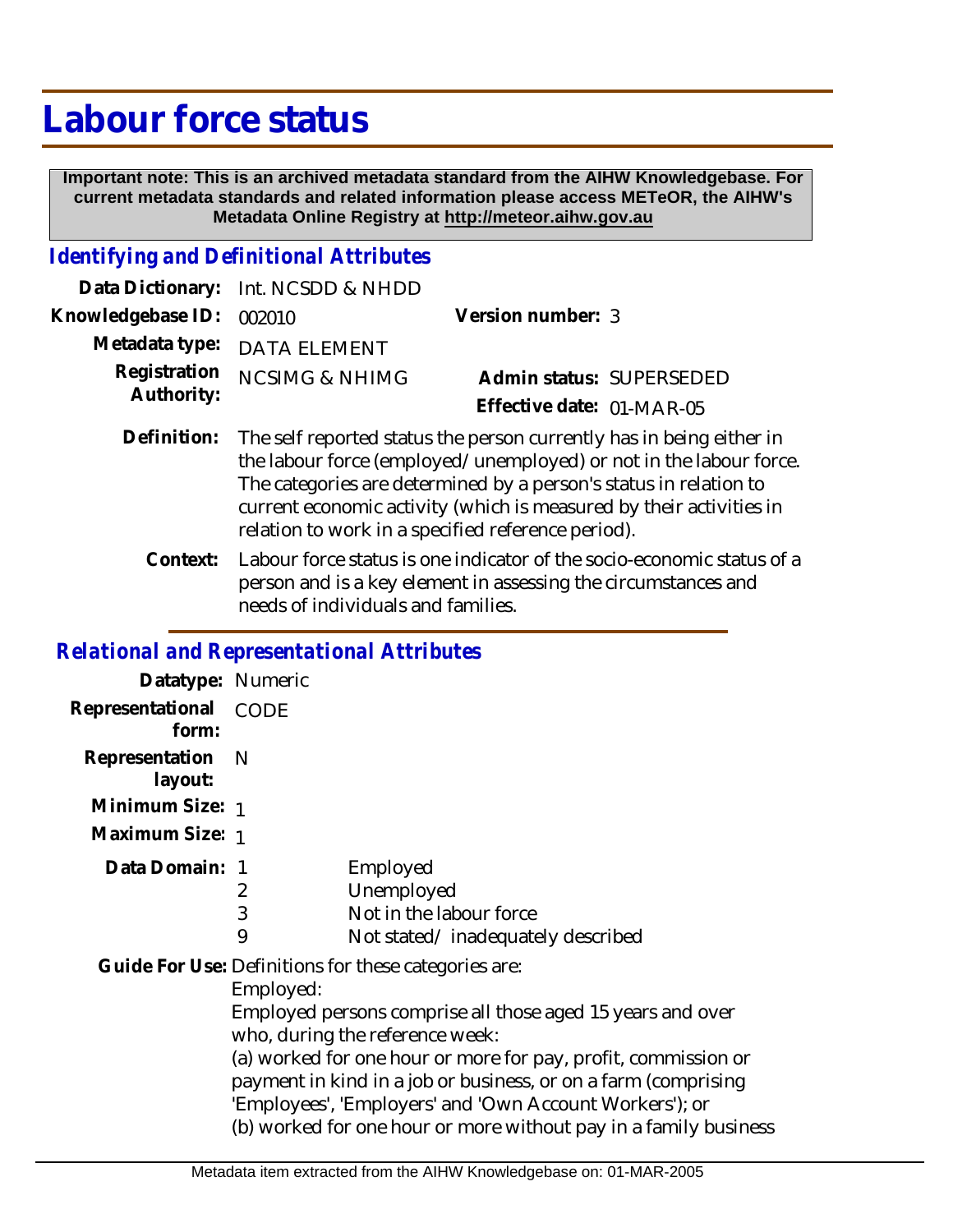or on a farm (i.e. 'Contributing Family Worker'); or (c) were 'Employees' who had a job but were not at work and were:

-on paid leave

-on leave without pay, for less than four weeks, up to the end of the reference week

-stood down without pay because of bad weather or plant breakdown at their place of employment, for less than four weeks up to the end of the reference week

-on strike or locked out

-on workers' compensation and expected to be returning to their job, or

-receiving wages or salary while undertaking full-time study; or (d) were 'Employers', 'Own Account Workers' or 'Contributing Family Workers' who had a job, business or farm, but were not at work.

Unemployed:

Unemployed persons are those aged 15 years and over who were not employed during the reference week, and:

(a) had actively looked for full-time or part-time work at any time in the four weeks up to the end of the reference week. Were available for work in the reference week, or would have been available except for temporary illness (i.e. lasting for less than four weeks to the end of the reference week). Or were waiting to start a new job within four weeks from the end of the reference week and would have started in the reference week if the job had been available then; or

(b) were waiting to be called back to a full-time or part-time job from which they had been stood down without pay for less than four weeks up to the end of the reference week (including the whole of the reference week) for reasons other than bad weather or plant breakdown.

Note: Actively looking for work includes writing, telephoning or applying in person to an employer for work. It also includes answering a newspaper advertisement for a job, checking factory or job placement agency notice boards, being registered with a job placement agency, checking or registering with any other employment agency, advertising or tendering for work or contacting friends or relatives.

Not in the Labour Force:

Persons not in the labour force are those persons aged 15 years and over who, during the reference week, were not in the categories employed or unemployed, as defined. They include persons who were keeping house (unpaid), retired, voluntarily inactive, permanently unable to work, persons in institutions